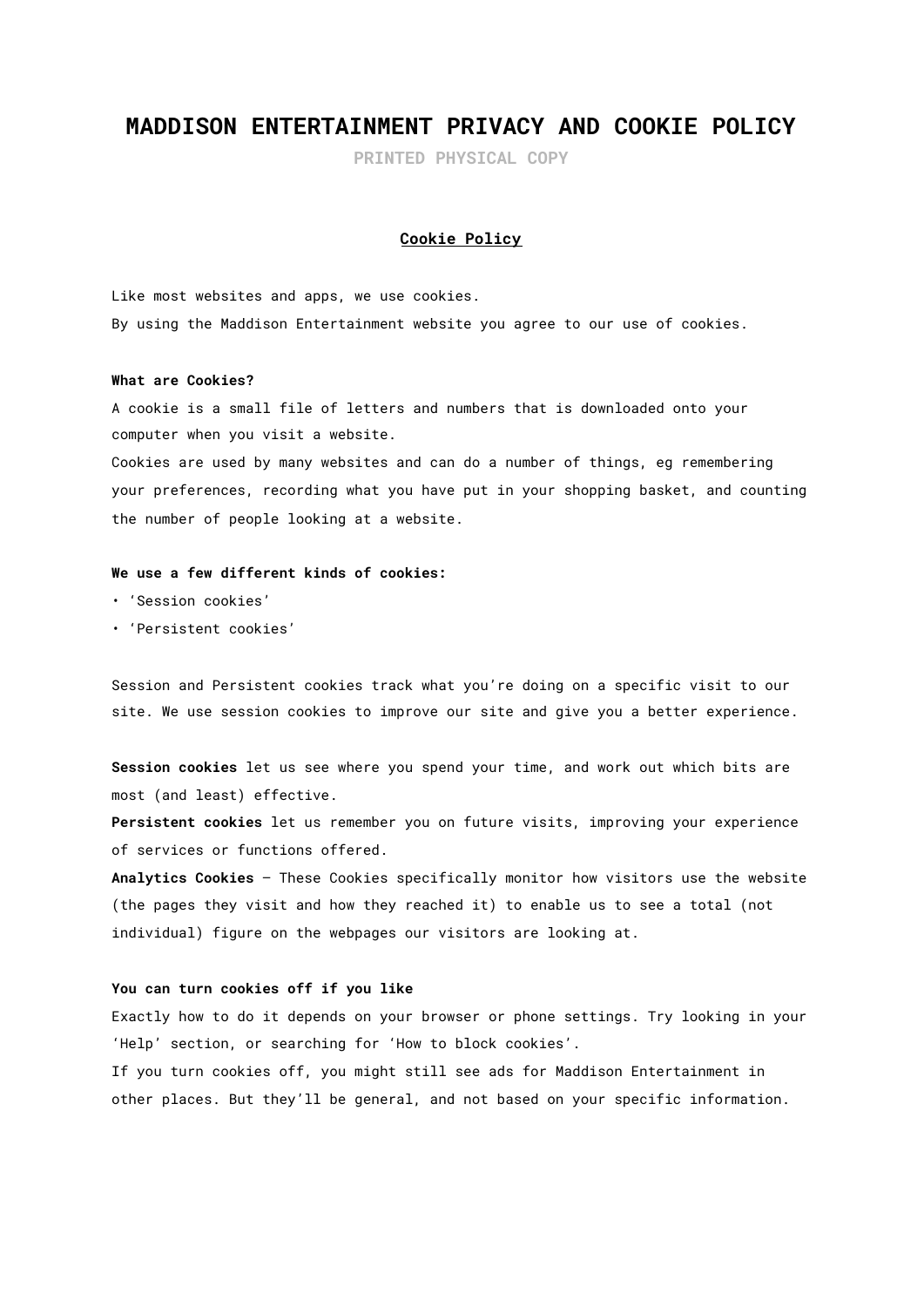Most internet browsers accept cookies automatically, but you can change the settings of your browser to erase cookies or prevent automatic acceptance if you would prefer to.

We've listed some links (below) which explain how you can control cookies via your browser settings.

(Please note that if you do turn off Cookies in your browser then these settings will likely apply to all websites not just ours).

| Google Chrome                             | https://support.google.com/chrome/answer/95647?hl=enGB                                                                                                                     |
|-------------------------------------------|----------------------------------------------------------------------------------------------------------------------------------------------------------------------------|
| Apple Safari                              | https://support.apple.com/en-gb/guide/safari/sfri11471/mac                                                                                                                 |
| Mozilla Firefox                           | https://support.mozilla.org/en-US/kb/enhanced-tracking-protection-firefo<br>x-desktop?redirectlocale=en-US&redirectslug=enable-and-disable-cookies-w<br>ebsite-preferences |
| Apple Safari<br>(Mobile Version (iPhone)) | https://support.apple.com/en-us/HT201265                                                                                                                                   |
| Android                                   | https://support.google.com/chrome/answer/95647?hl=en&co=GENIE.Platform=A<br>ndroid                                                                                         |
| Blackberry                                | https://blackberrymobile.com/uk/support/                                                                                                                                   |
| Opera                                     | https://help.opera.com/en/latest/web-preferences/                                                                                                                          |
| Microsoft Internet Explorer<br>(IE)       | https://support.microsoft.com/en-us/topic/delete-and-manage-cookies-168d<br>ab11-0753-043d-7c16-ede5947fc64d                                                               |
| Microsoft Edge Browser                    | https://support.microsoft.com/en-us/windows/microsoft-edge-browsing-data<br>-and-privacy-bb8174ba-9d73-dcf2-9b4a-c582b4e640dd                                              |
| Google Analytics (GA)<br>Opt-Out Tool     | https://tools.google.com/dlpage/gaoptout                                                                                                                                   |

\*This advice and the URL's provided were correct at the time this document and

policies were created.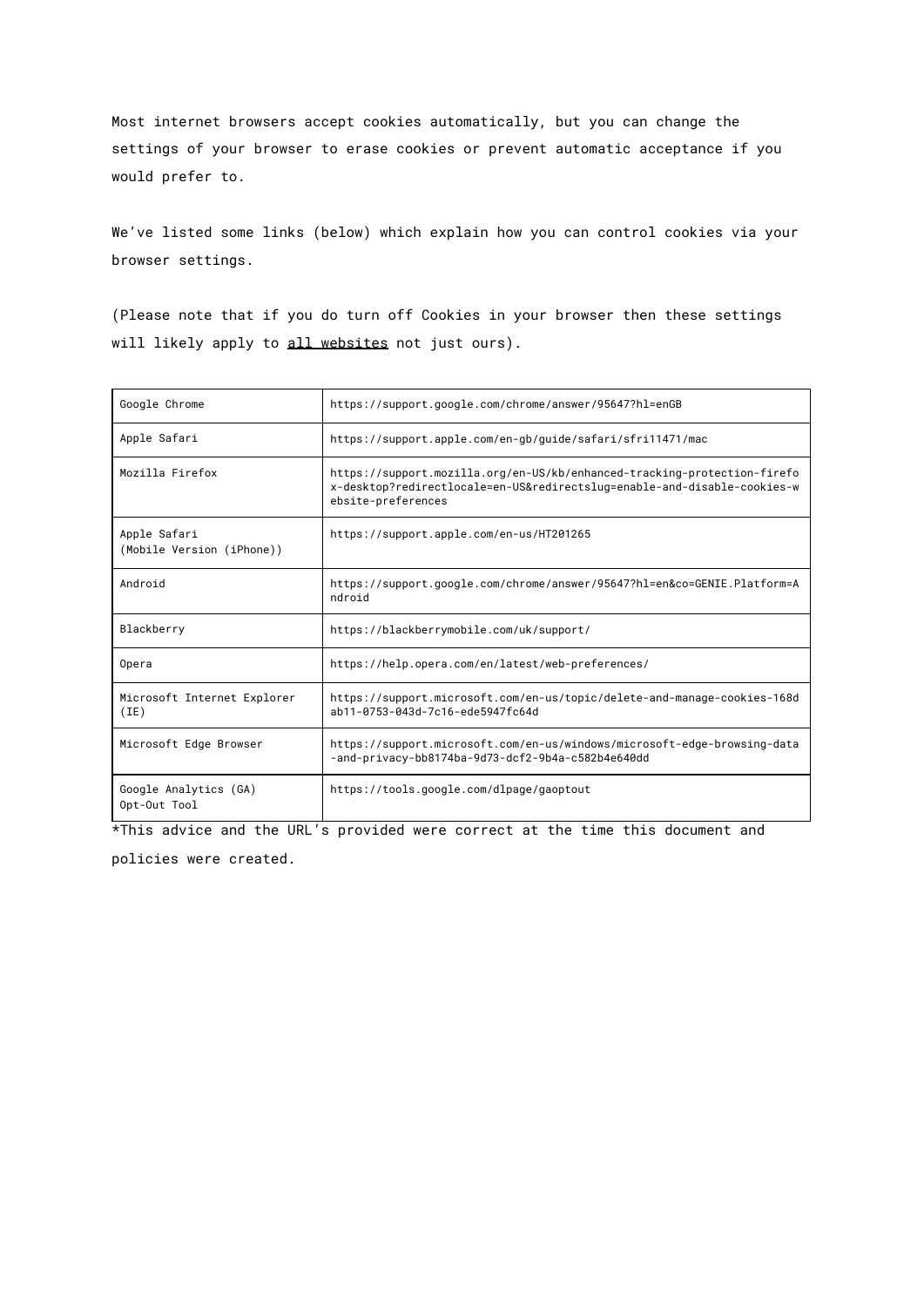# **Privacy Policy**

[Published 2019] [Version 2]

# **Document References**

"You" " The Customer" "Client" refers to the person making a Booking.

# **Who are we?**

We are Maddison Entertainment ("i", "we", "our", us").

#### **What information does Maddison Entertainment hold about you?**

- Contact Name(s), Address, e-mail address, telephone numbers
- Event Start and End Times, and any specific information or notes provided by the Client for their event (e.g. timings throughout the day, venue(s) addresses,important contacts and access info. etc.
- Company name (if the client is a Business or Employee of Business)
- Information from social networks or online accounts (information from any account that you share with us e.g. messaging our page/account)
- Cookie Policy (Read our Cookie Policy for more info on what cookies are and how we use them.)

## **Where is personal information collected from?**

Maddison Entertainment only collects personal data directly from their Clients.

#### **Where is personal information collected from?**

Maddison Entertainment only collects personal data directly from Clients.

#### **How do we use your personal information?**

- To be able to deliver our service (so we know where to go and when to go)
- To be able to Contact the Client (So we can contact for reasons related to their booking with Maddison Entertainment e.g. For Booking Confirmation, Accounts Purposes, Queries about Timings/Locations and any relevant queries Maddison Entertainment have relevant to a booking.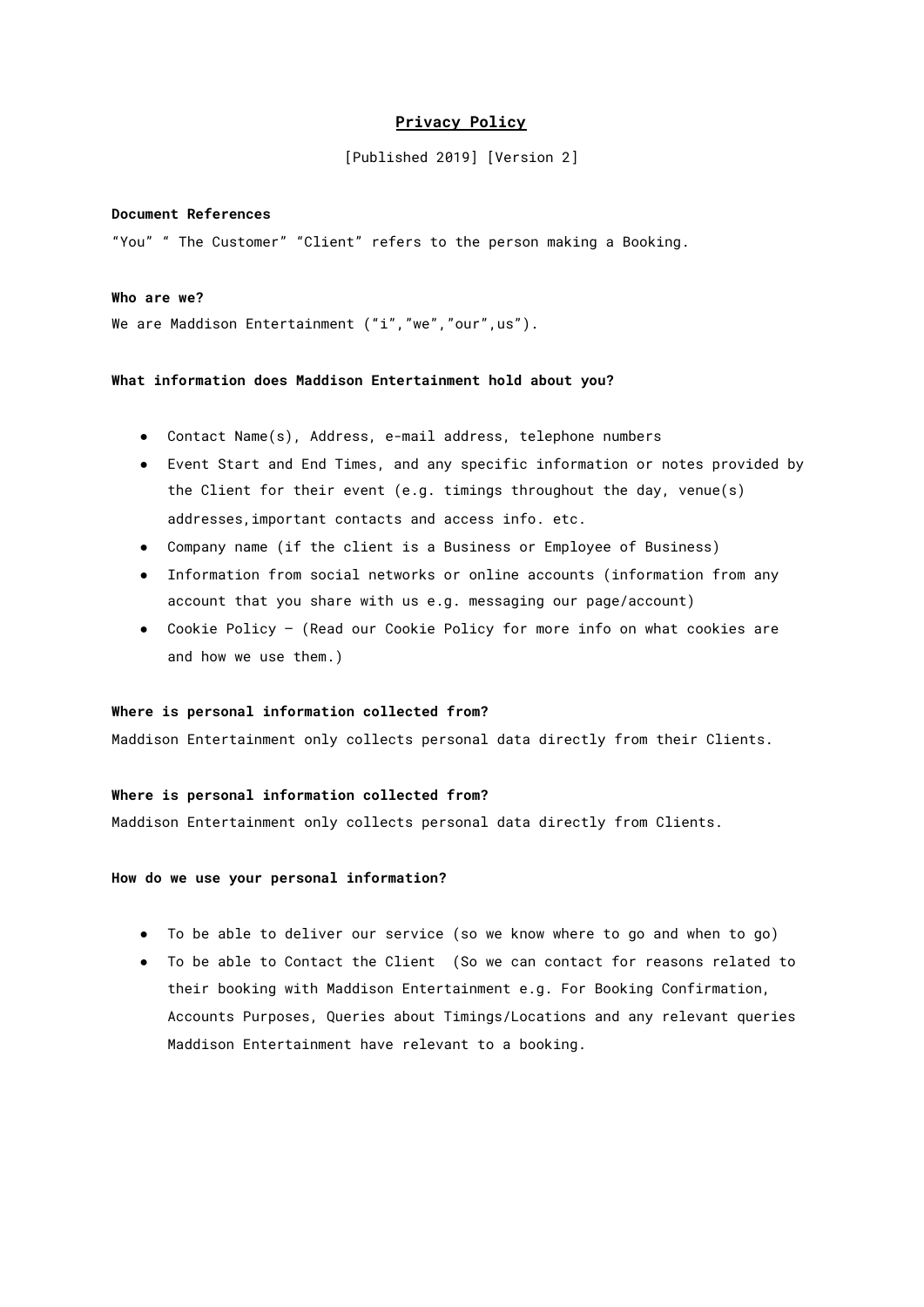#### **How long do we retain your personal information?**

Maddison Entertainment keeps an electronic record of all customers invoices and emails associated with a booking; these are only stored on the office computer. This is because we need to keep all sales records for at least 5 years for the purpose of Accounting and Tax purposes.

Where we store your Data

The Office Computer (referenced above) – This is a computer that doesn't leave the office (strictly for Admin/Company purposes) it is Password Protected, Encrypted and has up-to-date security software installed to help protect the data it contains. All Backups are Encrypted too!

Who has access to this information

We may share your personal information with:

• Anyone who works for us when they need it to do their job.

• Anyone who you give us explicit permission to share it with.

# Customer Rights

Under GDPR / Data Protection laws you do have the right to request a copy of the personal data Maddison Entertainment holds about you.

We are legally obliged to provide this information.

We would like to note that there may be a small Administration fee incurred to process your request.

You have the right to request that we delete personal data held about you under the following circumstances: